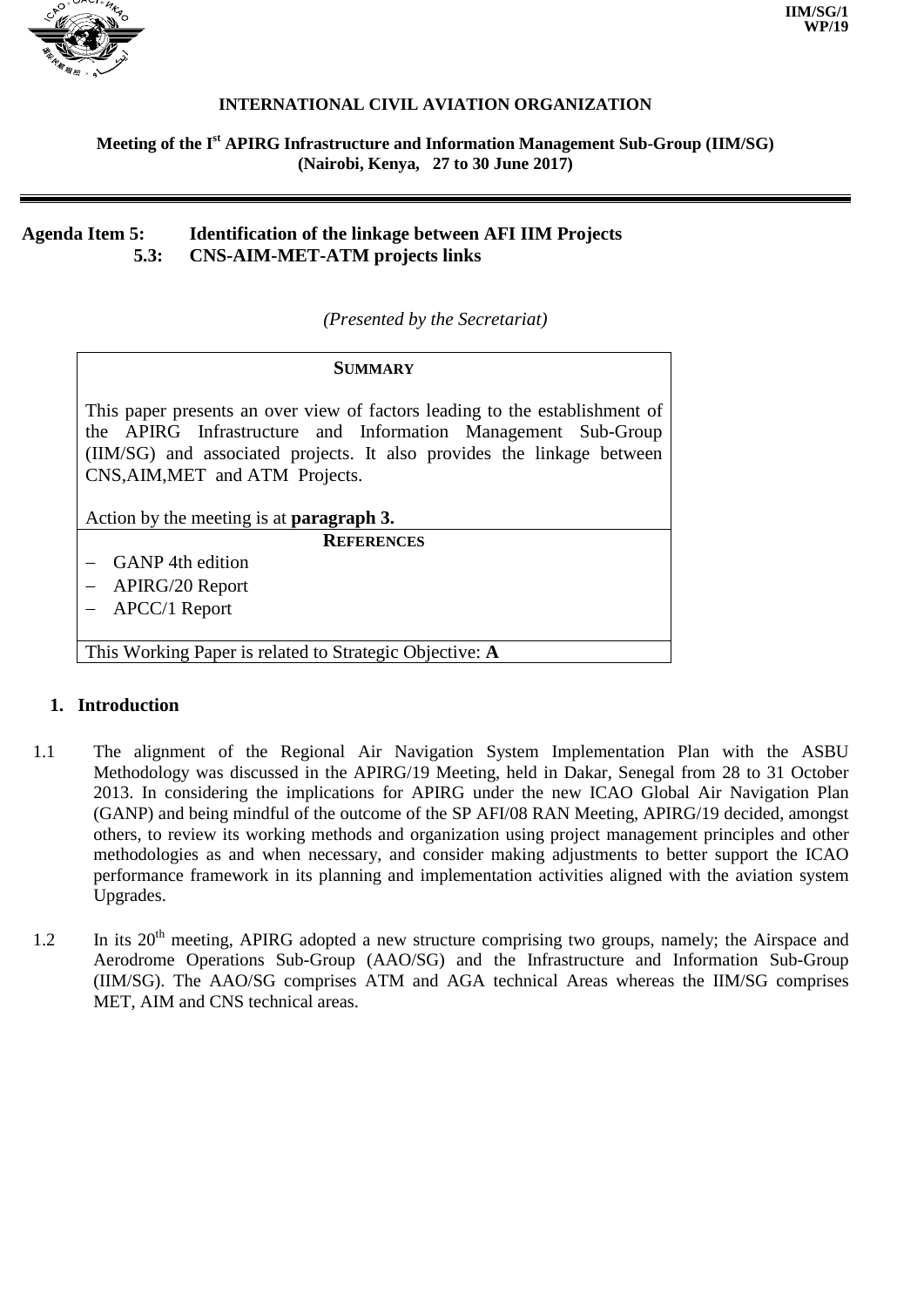### **Discussion**

- 2.1 Through APIRG Conclusion 20/49, the set of projects identified by previous APIRG sub groups including AOP and ATM were adopted and made applicable to the AAO and IIM Sub-Groups by the APIRG Projects and Coordination Committee in its first meeting held in Nairobi from 30-31 January 2017 which also formally dissolved the previous sub-groups through its Decision 1/01.
- 2.2 The APIRG Projects Coordination Committee (APCC), in its first meeting held in Nairobi, Kenya from 30 to 31January, directed that the APIRG Sub-groups should establish linkage between Projects to be under taken by the Sub-groups to enhance coordination, eliminate duplication and create synergies.
- 2.3 In response to the APCC directive, this working paper attempts to establish linkages that may exist between projects under IIM Sub-Group and those of ATM under the AAO sub-Group.
- 2.4 All Projects identified are listed in **attachment 1** to this working paper as well as the linkage between APIRG projects under the two APIRG sub –groups.

## **Action by the Meeting**

- 3.1 The meeting is invited to:
	- a) Note the information provided in this working paper;
	- b) Review the Linkage between projects to be undertaken by the APIRG sub-groups.

**--- END ---**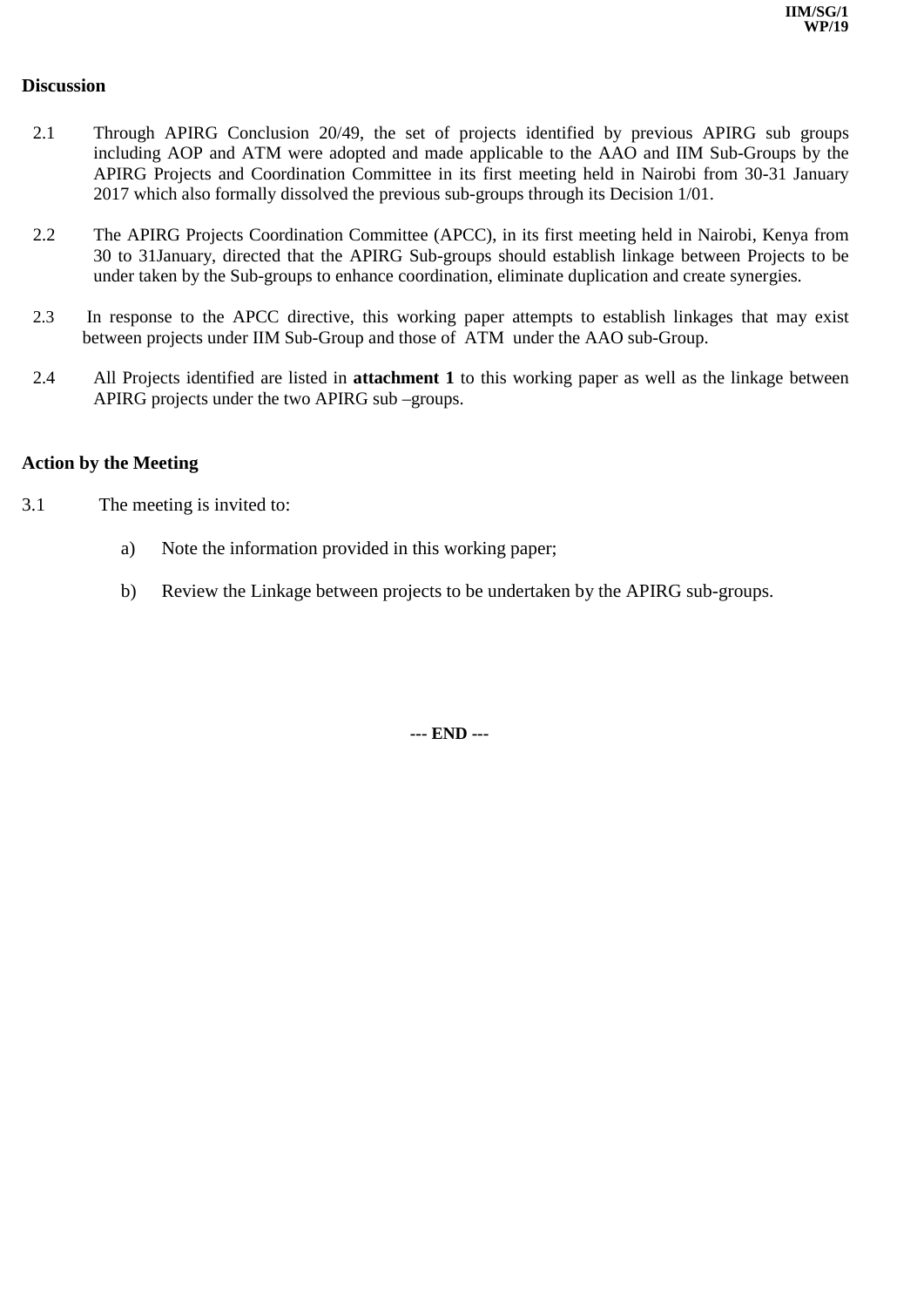# **APPENDIX IIM PROJECTS**

# $AM_4$  –Projects

- 1.  $AlM<sub>1</sub>$ -Assessment and development of QMS applied to AIM in AFI States
- 2. AIM<sub>2</sub> Implementation of Aeronautical Information Exchange Systems (AIXM)
- 3. AIM<sub>3</sub> -Implementation of the provision of electronic terrain and obstacle data ( $e$ -TOD) (in the AFI Region

# CNS –Projects

- 1. Identification of development of CNS-Communications projects
	- a.  $CNS_{1a}$ -G/G coordination
	- b.  $CNS<sub>1b</sub>$ -Aeronautical and MET data flow
	- c. CNS1c-Air/Ground Communication
	- d.  $CNS_{1d}$  Maintain an acceptable QoS
- 2. Navigation and others
	- a.  $\text{CNS}_{2a}$  Effective implementation of Aeronautical radio navigation Systems
	- b.  $CNS<sub>2b</sub>$  -Protection of Aeronautical spectrum
	- c.  $CNS<sub>2c</sub>$  CNS Data collection
	- d.  $CNS<sub>2d</sub>$ -Security of CNS Infrastructures
	- e.  $CNS<sub>2e</sub>$ -Contingency and backup
- 3. Surveillance
	- a.  $CNS<sub>3a</sub>$  Implementation of Surveillance systems
	- b.  $CNS<sub>3b</sub>$ -Interconnection/Interoperability of surveillance system
	- c. CNS3c -Establishment of Surveillance Requirements and Optimization Parameters

## MET –Projects

- 1. MET<sub>1</sub>. Implementation of information concerning en-route weather phenomena which may affect the safety of aircraft operations (SIGMET), Quality Management System for aeronautical meteorology (QMS/MET) service, in the AFI Region
- 2. MET<sub>2</sub>. Implementation of Terminal Area Warnings and Forecasts, Provision of WAFS Forecasts and Optimization of OPMET data exchanges in the AFI Region.

# **ATM –ATM –Projects**

- 1. ATM1 PBN Airspace Concept (Airspace Design)
- 2. ATM2 AFI Optimized Route Trajectories and Airspace (AORTA)
- 3. ATM3 AFI SSR Code Allocation and Assignment Review (ASCAA)
- 4. ATM4 ATS Competency Study
- 5. ATM<sub>5</sub> Contingency Planning and Operational Coordination (CPOC)
- 6. ATM6 Assistance on State Safety Programme Implementation (ASSPI)
- 7.  $ATM<sub>7</sub>$  Operational Requirements for CNS (OPREC)<br>8.  $ATM<sub>8</sub>$  NAVSPEC and Separation Minima
- 8. ATM<sub>8</sub> NAVSPEC and Separation Minima Transition (NASMIT)
- 9. ATM<sub>9</sub> Civil/Military Cooperation & FUA Seminar/Workshops
- 10. ATM $_{10}$  RVSM & Operational Safety in ATS